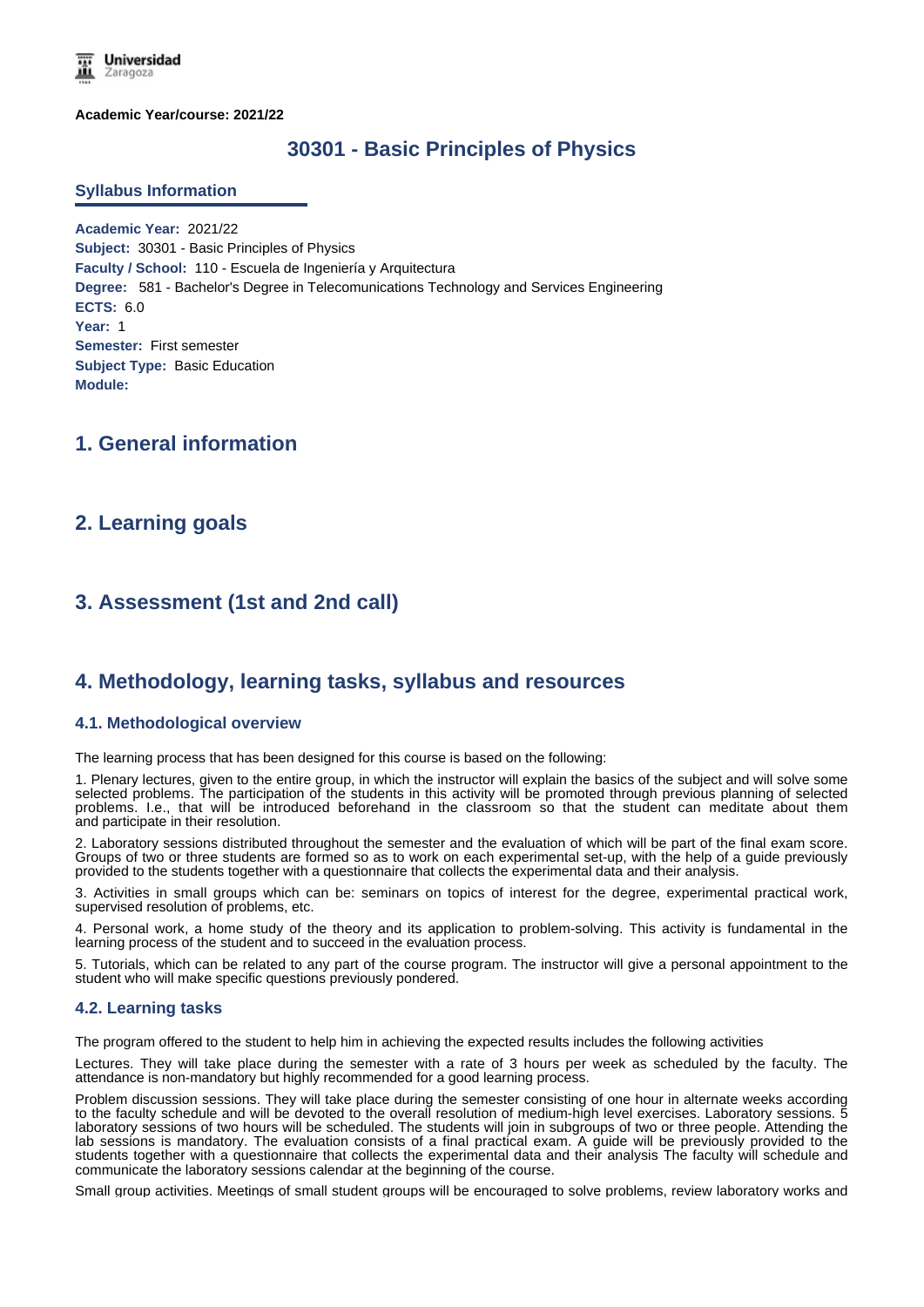#### Small group activities. Meetings of small student groups will be encouraged to solve problems, review laboratory works and supervised projects.

Study and personal work. This is the individual personal work part of the course. 100 hours are estimated as necessary for the study of theory, problem-solving and laboratory reviewing redactions altogether.

Tutorials. The instructors will publish a timetable for students reception to attend to questions and doubts in a regular way during the whole semester

### **4.3. Syllabus**

# **Basic Principles of Physics Degree of Engineering Technologies and Telecommunication Services Course program 2019-2020**

# **Part I. MECHANICS and THERMODYNAMICS**

- 1. **Kinematics and dynamics of one particle**
- Position, velocity, and acceleration vectors.
- Cartesian, polar and intrinsic coordinates.
- Newton laws.
- Linear and angular Momentum.
- Work, kinetic energy and potential energy.
- Momentum and energy conservation laws.
- Periodic movements: Simple harmonic motion.
- Anharmonic Oscillations: small oscillations.
- Dumped and forced oscillations: resonance.

### **2. Thermodynamics**

- Many particle systems: heat, work and temperature.
- Heat conduction. **PART II. ELECTRICITY and MAGNETISM**
- **3. Electrostatic field.**
- Coulomb's law.
- Electrostatic field. Field force lines.
- Continuous charge distributions.
- Gauss law.

### **4. Electrostatic Potential**

- Conservative character of the electrostatic field: electrostatic potential.
- Equipotential surfaces. The electric field gradient.  $\bullet$
- Electrostatic energy of a charge distribution.

### **5. Electrical conductors**

- Conductors in electrostatic equilibrium
- $\bullet$ Charge distribution: shielding and ground connection.
- Capacity: capacitors.
- Electrostatic energy density.

### **6. Electric current**

- Ohm's law: resistance.
- Electric current density: microscopic Ohm's law.

### **7. Magnetic induction**

- Lorentz force on moving charges.
- Forces on wires
- Magnetic moment of a coil
- Biot and Savart?s law
- Ampere?s law

### **8. Electromagnetic induction**

• Lenz law